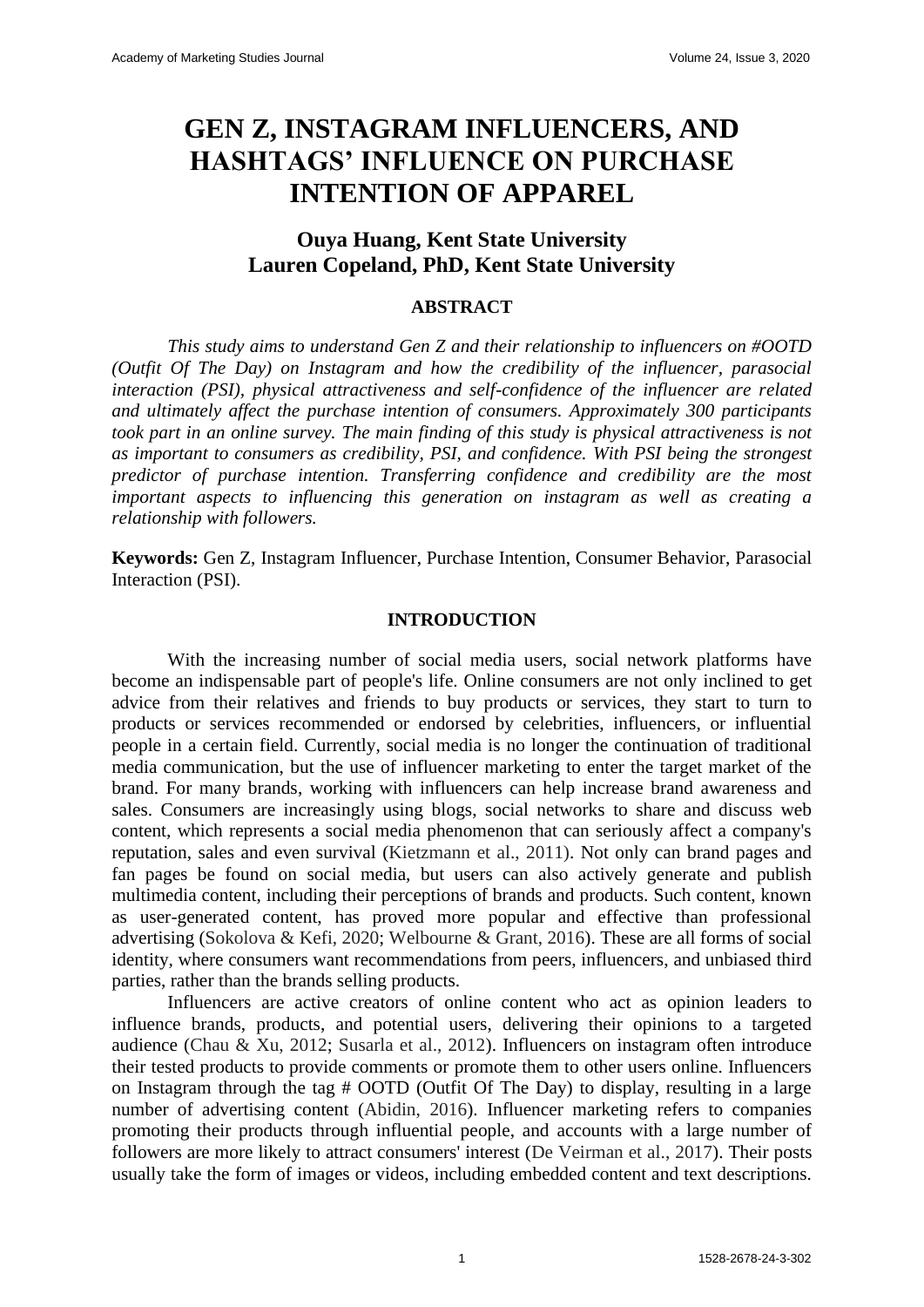In this digital age, influencers with a specific audience on the Internet are even more effective than celebrity endorsements. The right influencers can help brands reach their target audience, build trust, and then drive participation. They often create original, appealing, brand-friendly content rather than following the advertising model provided by the brand. For many brands, finding and managing relationships with social media influencers is critical. According to the Tomoson (2019), 59% of marketers plan to increase their influencers' marketing budgets year after year. It is also the most cost-effective and fastest-growing online customer acquisition channel, ahead of SEO, paid search and email marketing. In the advertising industry, getting two bucks for every dollar spent on advertising is considered a success, but the average return for influencers is \$6.50, and the top 13% of marketers make \$20 or more. What matters is not only quantity but also quality. 51% of marketers believe that the quality of customers obtained through influencer marketing channels is better because they spend more money and are more likely to recommend products to their relatives and friends. According to O'Neil-Hart and Blumenstein (2016), 70% of young YouTube subscribers say they identify more with YouTube influencers than with traditional celebrities. You can imagine this isn't just happening on YouTube. This is not just on YouTube, but also on Instagram and other social media. Statista (2018) suggests that there are many other studies in the field of fashion, beauty, parenting and travel that have reported similar results. However, research in managing relationships with social media influencers, which we now call influencer marketing, is still limited (De Veirman, 2018).

Anyone born from 1997 onward is part of a new generation, called Generation Z. Generation Z are the demographic cohort after Generation X (1965-1980) and Generation Y (1981-1996) (Dimock, 2019). Generation Z are very active on social media platforms, they have a good socio-economic background, and it is easy to get information in an economy that is fully urbanized and developing (Yadav & Rai, 2017). This is the generation that grew up with Amazon and Netflix and had the information at their fingertips. They are savvy consumers who distrust brands. In terms of advertising, they like real ads - to look like them instead of perfect real people. As for customer service, they like to be personalized and efficient. They want companies to use the latest data to customize their online and offline shopping experiences (Gutfreund 2016). Due to cultural, economic and technical foundations, social media usage of Generation Z is very self-evident. In the next year or two, Gen Z will account for 40% of all online consumers, 32% of the global total, and have a spending power of \$ 44 billion (Lypnytska, 2019). This generation's network habits are significantly different from their predecessors, and companies that want to keep up with them will soon need to relearn, retrain, and replan their marketing strategies.

This article explores how the credibility of the influencer, PSI, physical attractiveness and self-confidence of the influencer are related and affect the purchase intention. The purpose of this study is to better understand Gen Z and their relationship to influencers on Instagram (specifically looking at #ootd) in regards to their feelings of credibility and PSI of the influencer leading to considerations of physical attractiveness and self-confidence of the influencer and their post, ultimately leading to purchase intention from the site.

#### **LITERATURE REVIEW**

This research examines the relationship between Generation Z, Instagram influencers and purchase intentions. This study investigates the potential cues, such as credibility, PSI, physical attractiveness, and self-confidence related to fashion influencers present on Instagram specifically through (#ootd posts). #OOTD currently has over 290 million posts on Instagram and started just under ten years ago. It is a worldwide phenomenon that includes standards associated with the posts and is used by every day and celebrity influencers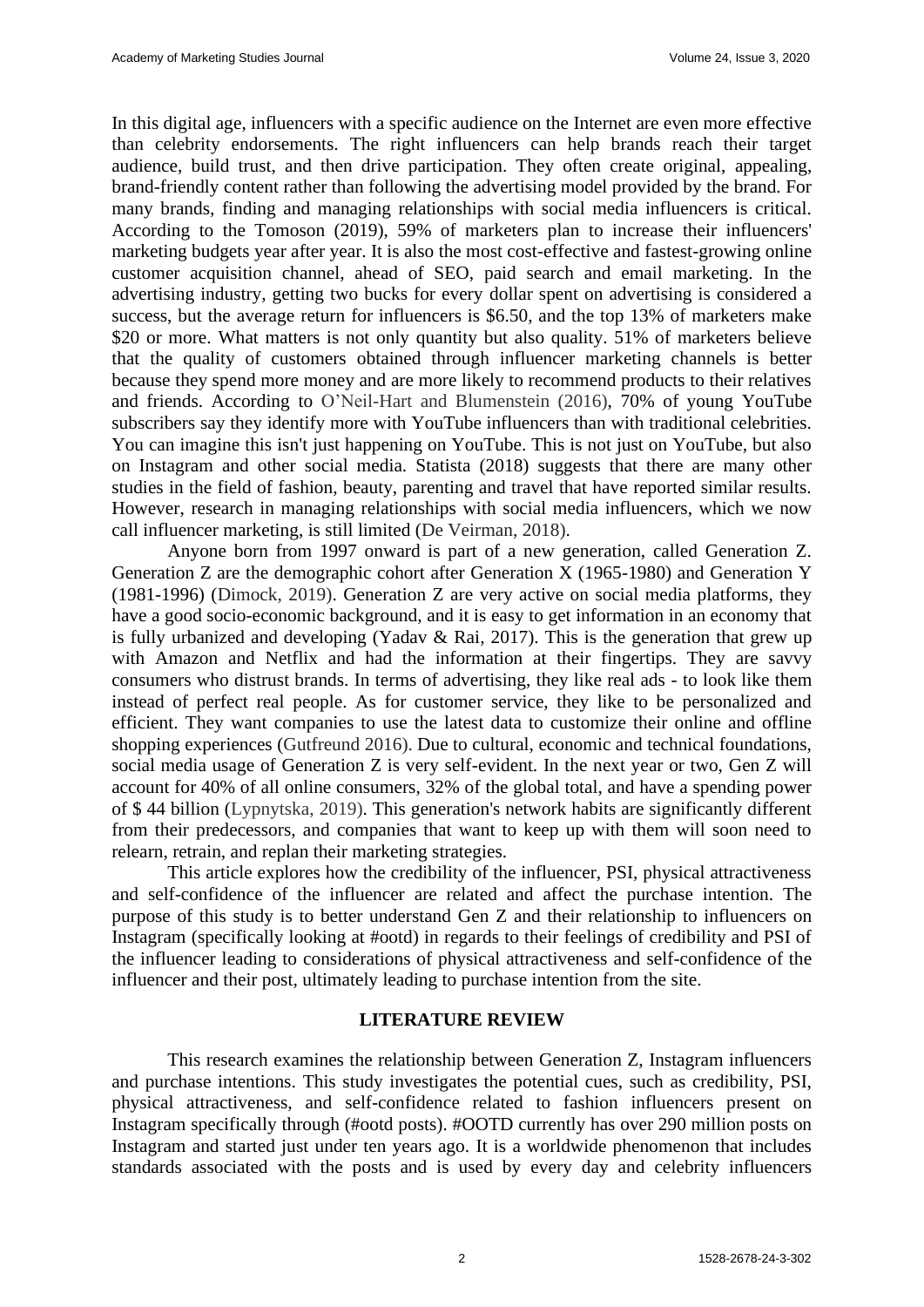(Instagram #ootd 2020). #OOTD was founded a decade ago by the hashtag's originator Karla Reed (2020) and was coined a national holiday by reality television star Stassi Schroeder in 2018 (Inniss, 2018). #OOTD posts can be found not only on Instagram but also Tumblr and Pinterest and oftentimes incorporates challenges associated with it and are viewed and posted about all over the world. These phenomena are mostly used by younger females and fashion bloggers but has also become popular among males, celebrities, and international fashion figures.

## **Instagram**

Instagram is a social networking application that allows users to upload and edit photos, along with hashtags and text. It also integrates many social elements, including the establishment of friendships, reply, sharing, liking and collection. Instagram was first launched in October 2010, adding 50 million users after 19 months of Instagram went public, and adding another 50 million users in the next nine months (Hu et al., 2014). As of September 2013, Instagram has 150 million users, 65 million photos uploaded to Instagram, and one billion *"likes"* (Malik, 2013, Benady, 2013).

As a social media platform, Instagram has evolved from a single social purpose to a marketing tool. Instagram is now a key marketing component for brands and retailers, and Instagram offers a great opportunity for brands to market with visually valuable photo information (Sprung, 2013). Instagram encourages fans and followers to participate by sharing their information with brands or retailers (Kabani, 2013). Instagram provides a channel to show the characteristics of customers on its instagram platform and participate in it, which in turn improves this connection, making it closer, meaningful and real through the promotion of activities on instagram, and finally turning them into formal customers in this process (Sprung, 2013). Clarke (2019) mentioned that Instagram had more than 1 billion monthly active users, with 72% of teenagers using the platform every day, 59% of those under 30, 39% of women and 30% of men in the United States, and 80% of those outside the United States. Reach an incredible global reach, and users like the estimated 4.2 billion posts per day, 95 million posts per day and 400 million stories per day. Videos on Instagram increased by 80% year on year, and 72% of users bought products they saw on the platform.

# **Credibility & Purchase Intentions**

As for credibility, there are few subjective or emotional factors that affect social influence (Sokolova & Kefi, 2020). Credibility is mainly composed of two parts of trustworthiness and expertise (Rogers & Bhowmik, 1970). Trustworthiness is related to the honesty of the speaker, and goodwill reflects his/her concern for the audience (Sokolova & Kefi, 2020). Brands will not come to tell customers how good they are. Instead, brands will let influencers, the people that customers trust, to tell customers why they should pay attention to brands' products and services, because the words of influencers are much more credible to customers. Expertise could be defined as the knowledge and experience an individual possesses in a particular field – one of the main factors of credibility, along with trustworthiness and goodwill (Hovland & Weiss, 1951; McCroskey & Teven, 1999). The influencer is a mutual friend between the brand and the customer. The influencers have good social relations, are authoritative, and have active thinking.

Trusted spokesmen seem more persuasive than untrusted ones (Priester & Petty, 2003). Based on research on endorsement effects, Bergkvist & Zhou (2016) suggest that consumers are more likely to positively evaluate brands and products endorsed by people they believe to be credible. The credibility of influencers plays an important role in consumers' responses to brand attitudes and purchase intentions (Goldsmith et al., 2000).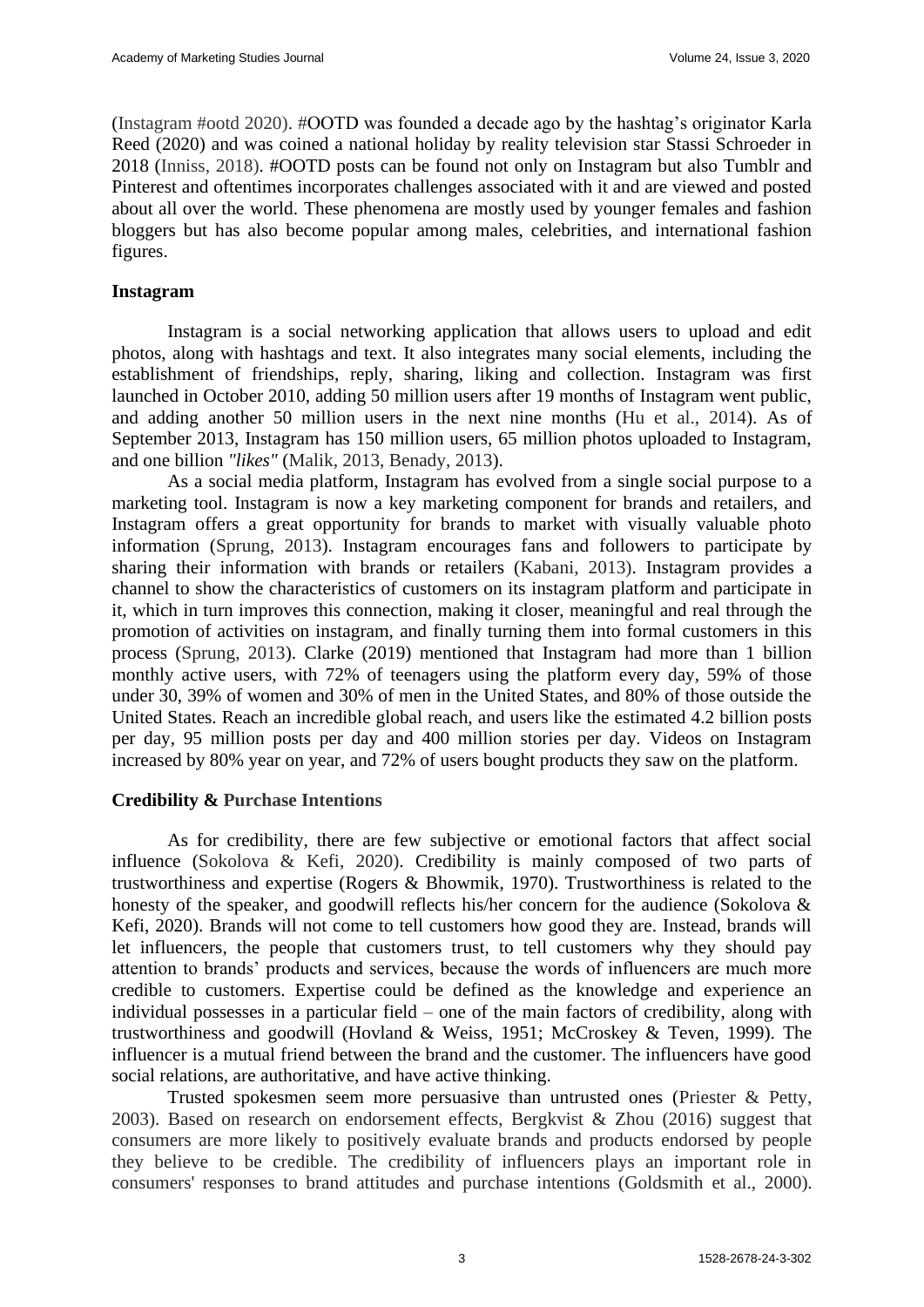Perceived spokesperson expertise has a positive impact on product attitudes and purchase intentions (Eisend & Langner, 2010). Especially for influencers, credibility plays an important role in influencing purchasing behavior (Chapple & Cownie, 2017). In research related to Instagram influencers and consumer behavior, we suggest that influencers' credibility is proportional to the audience's purchase intention. For example, influencers can use their expertise and trustworthiness to demonstrate how to validate the expected results of the product being promoted. As a result, lack of trustworthiness and fashion expertise can reduce the credibility of influencers. Based on the literature, researchers formulate their first research hypothesis:

*H1: There will be a significant and positive relationship between credibility and purchase intention.* 

#### **Self-Confidence and Purchase Intention**

One's self-confidence comes from mastering the experience of a particular activity (Snyder & Lopez, 2009). Confidence in one's abilities usually increases motivation, and higher confidence enhances the motivation of action (Bénabou & Tirole, 2002). Purchase intention refers to the tendency of the consumer to purchase the product, and is an indication signal of the actual shopping behavior of the consumer (Brown et al., 2003). Personal attitude will affect purchase intention (Kotler & Keller, 2003). Jamieson & Bass (1989) pointed out that although the purchase intention is not the same as the actual purchase behavior, the measure of purchase intention does have a predictive effect. Consumer's purchase intention is a subjective tendency of consumers to products and an important indicator to predict consumer behavior (Chi et al., 2009). Consumers can use online social networks to share and exchange ideas, opinions, and product-related information to generate purchase intent (Balakrishnan et al., 2014). Purchase intentions are formed under the assumption of a pending transaction and are therefore often considered an important indicator of actual purchases (Chang & Wildt, 1994). The concept of the role-relaxed consumer is susceptible to interpersonal influences. They believe that they are educated, knowledgeable, and logical, and are more willing to buy clothing that highlights their self-confidence (Amatulli & Guido, 2011).

Confidence construct is one of the decisive factors of buying intention, confidence is a person's evaluation of the brand is correct to determine the degree of certainty (Howard & Sheth, 1969; Howard, 1989). According to Bennett & Harrell (1975), the subjective certainty of a buyer's judgment on the quality of a brand can be interpreted as having two different theoretical meanings. It may refer to the buyer's overall confidence in the brand. Or it can refer to the buyer's ability to judge or evaluate the attributes of the brand. Brand evaluation is often thought of as a dimensional attitude construct. In other words, a certain (or confident) judgment of one's attitude toward things is seen as reflecting that one has actually developed an attitude toward the object of focus (Laroche et al., 1996). In general, consumers' confidence in brand evaluation, that is, consumers' self-confidence in their ability to judge or evaluate products, is one of the determinants of purchase intention (Laroche et al., 1996). Thus, the second research hypothesis is the following:

*H2: There will be a significant and positive relationship between self-confidence and purchase intention.*

#### **Physical Attractiveness**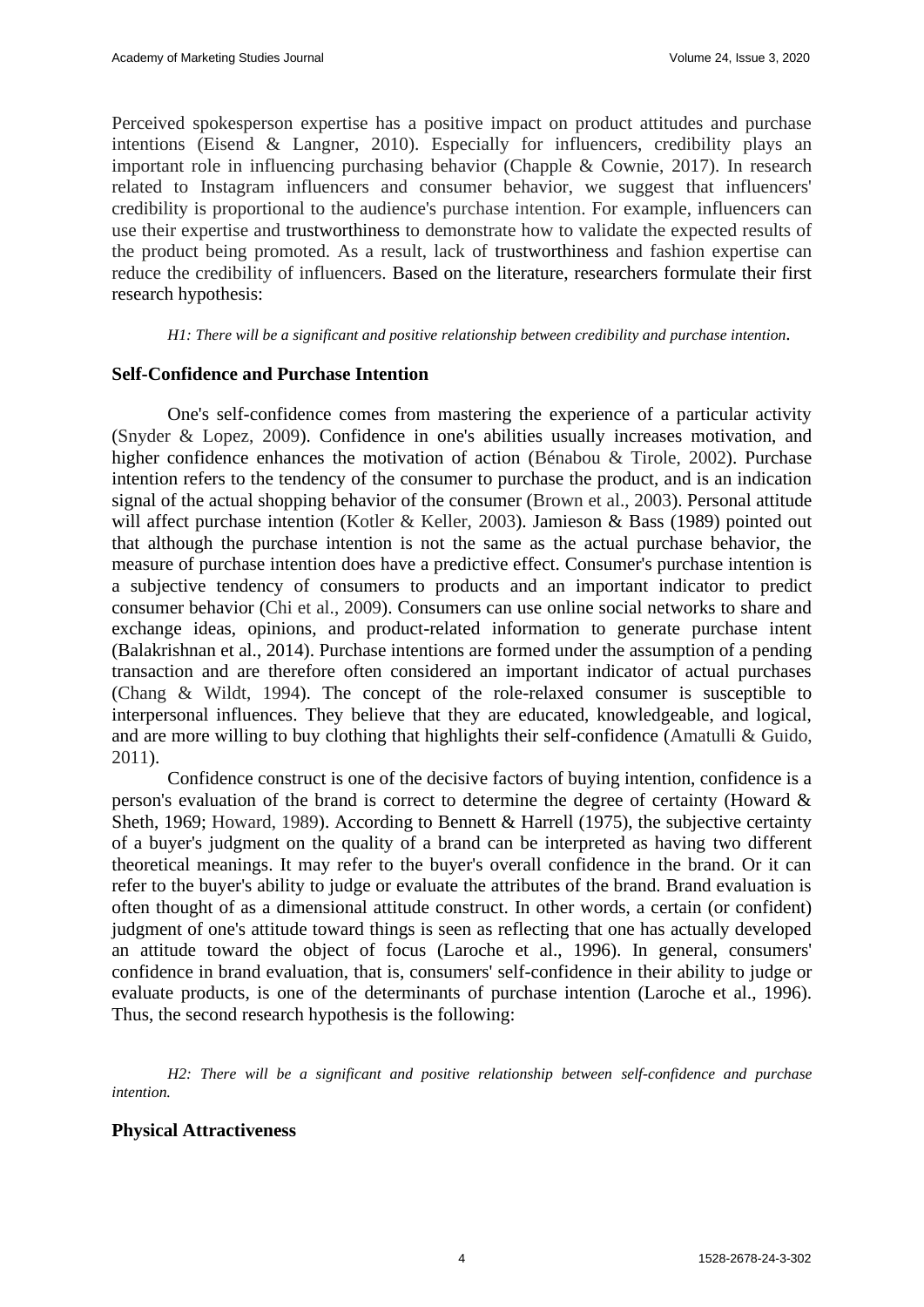Physical Attractiveness refers to the degree to which a person's appearance is considered aesthetically pleasing or beautiful (Berscheid & Walster, 1974). Influencers can use their own appearance to show how to determine the expected results from the products they promote (Sokolova & Kefi, 2020). The daily expansion of social media has turned the influencer into a partner around the audience. In order to get consumers' attention, brands must cooperate with people who are consumers willing to pay attention to.

Attractive (compared to unattractive) communicators are always more popular, considered to be more favorable conditions, and have a positive impact on the products they are associated with (Joseph, 1982). As the communicator of information, influencers have an invaluable role, and the influence of influencers on their physical attractiveness will affect their persuasiveness. Physical attractiveness is a usable resource in social influence (Mills & Aronson, 1965). Attractive speakers influence their audience through the identification process. The audience will feel like the speaker or want to be like the speaker and build a positive relationship with him / her (Kelman, 1958). The influencers are leaders in their field, who have established a high level of trust and two-way communication channels with their fans. As a result, celebrities and online influencers launch fashion and other trends that their followers admire. When the recipient sees him/her as someone they can rely on, the influencer has more influence (Sokolova & Kefi, 2020). Therefore, researchers hypothesize:

*H3: There will be a significant and positive relationship between physical attractiveness and purchase intention.*

#### **Parasocial Interaction Theory**

Parasocial interaction (PSI) theory began in the 1950's from communication literature/research and was created to develop an explanation of the relationships that were forming between consumers and television and radio (Horton & Wohl, 1956). PSI is defined as

*"An illusionary experience, such that consumers interact with personas (i.e. mediated representations of presenters, celebrities, or characters) as if they are present and engage in a reciprocal relationship" (Labrecque, 2014).* 

This is relevant to the topic of celebrity influencers and brands as friends on social media platforms such as Instagram. Many researchers argue that PSI can arise from one initial reaction, isolated reactions, to even long periods of relationship building (Perse  $\&$ Rubin, 1989; Hartman & Goldhoorn, 2011). PSI can be mediated through a person (in this study's case a celebrity) or also through design and the presentation of information (the brand) (Hoerner, 1999). Labrecque (2014) makes the case that these phenomena can be developed through brands and celebrities and not just mass media.

PSI has two meanings: people react to media characters such as celebrities, actors, and presenters; and this reaction is like people are talking face-to-face with real friends (Hartmann, 2008). In fact, it means that when viewers use social media, they will have a kind of relationship with people on the screen consciously or unconsciously. The concept of PSI grew out of communications literature and offered to develop the relationship between consumers and the mass media. In the process of media consumption, the audience will naturally imagine the media characters as people who can be reached in daily life, react accordingly, and thus create an intimate connection (Horton & Wohl, 1956). Long-term PSI will form social relationships similar to those formed by people through face-to-face interactions, that is, parasocial relationships (Perse & Rubin, 1989). This relationship is often wishful thinking, although this relationship is not strongly perceived as the relationship

5 1528-2678-24-3-302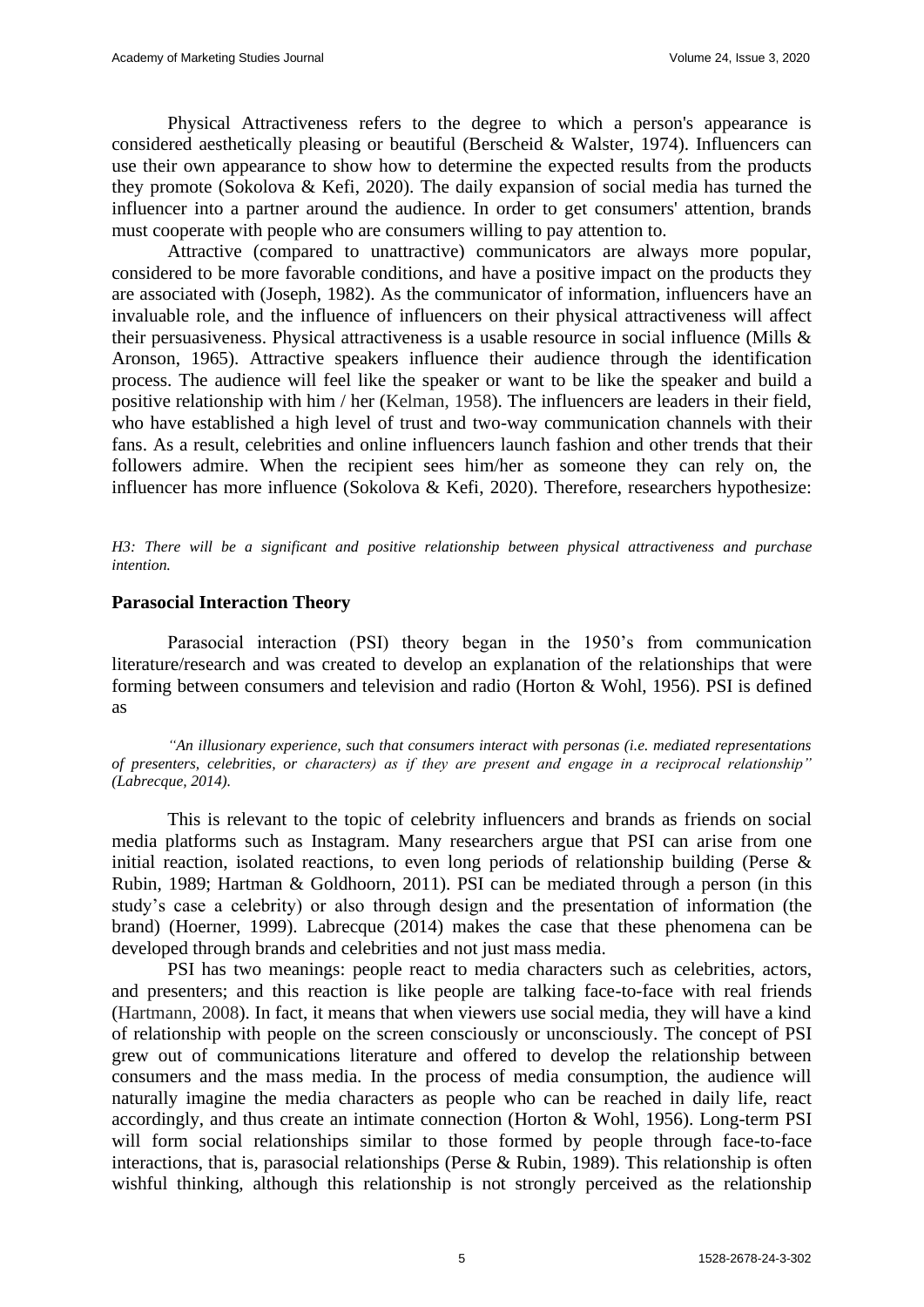between people in real life. But it does exist objectively. PSI can be used to describe the relationship between fans and celebrities, and long-distance one-way interactions enhance emotional dependence (Giles, 2002). PSI between celebrities and the public is divided into three levels: cognitions, emotions and behavior, which respectively correspond to the three forms of communication around the content of communication, the public and celebrity emotional exchanges, and self-internalization of the public to celebrity behavior (Klimmt et al., 2006).

At the cognitive level, the public is sensible (Perse  $\&$  Rubin, 1989). They determine whether or not to conduct such behavior in the future by measuring the degree of satisfaction and the value of the content of the communication: if expectations are always realized, a habitual mode of media use is established. The primary purpose of public contact with the media is to obtain information and the position of the mass media on specific events. Celebrities are the bridge between the media and the public. Therefore, they can clearly convey information and media positions in their own way to meet the public's expectations of information. It is the basic quality of celebrities.

The purpose of the public's use of the media's emotional orientation is to satisfy their emotional needs and to have a sense of pleasure (Perse & Rubin, 1989). To a large extent, the audience has an emotional identity with the unique style of celebrities. Once this identity is generated, it is relatively stable and difficult to change. The key to the success of celebrities lies in their ability to achieve the PSI interaction of emotional level with the public (Hartmann, 2008). This kind of communication has been deepened from the previous cognition of the content of communication to the attitude of celebrities. Once formed, it will be deeply rooted in the hearts of the people. At this time, the audience's dependence on celebrities is extremely strong.

The influence of celebrities comes from the appeal of their content and the public's emotional dependence on them. In the long run, they will further influence the public's behavior and enable the public to achieve their social interactions in action (Perse & Rubin, 1989). People's social behavior is the result of observation and learning, and imitation becomes the most direct way of socialization (Bandura & Walters, 1977). This level of communication is the product of the public's emotional dependence on celebrities. At this time, the influence of celebrities has extended to the real life of the public.

Compared with celebrities, the images of influencers on social media are ordinary, approachable and authentic, which makes the audience feel more like them or close to them (Chapple & Cownie, 2017; Schouten et al., 2019). Influencers often refer to users who "follow" them on social media as *"followers,"* rather than *"fans,"* because the term masks a sense of status promotion and social distance between influencers and their followers (Marwick & boyd, 2011; Abidin, 2015). Online social network users can build this relationship with influencers by following their home page and following their posts on instagram. Multiple followers can form an online community in which members share similar values, beliefs and interests with influencers (Nambisan & Watt, 2011). Influencers who are able to connect with their audience are more effective at persuasion, probably because of the parasocial relationship they have with that unique influencer (Sokolova & Kefi, 2020). For example, young women follow celebrities and influencers on Instagram, which has an impact on their followers. But as followers become more connected to them, digital personalities seem more persuasive and credible (Djafarova & Rushworth, 2017). Sokolova & Kefi (2020) note that PSI between Instagram influencers and their followers have a positive impact on luxury brand perceptions. Thus, leading to hypotheses 4 and 5.

*H4: There will be a significant and positive relationship between PSI and purchase intention.*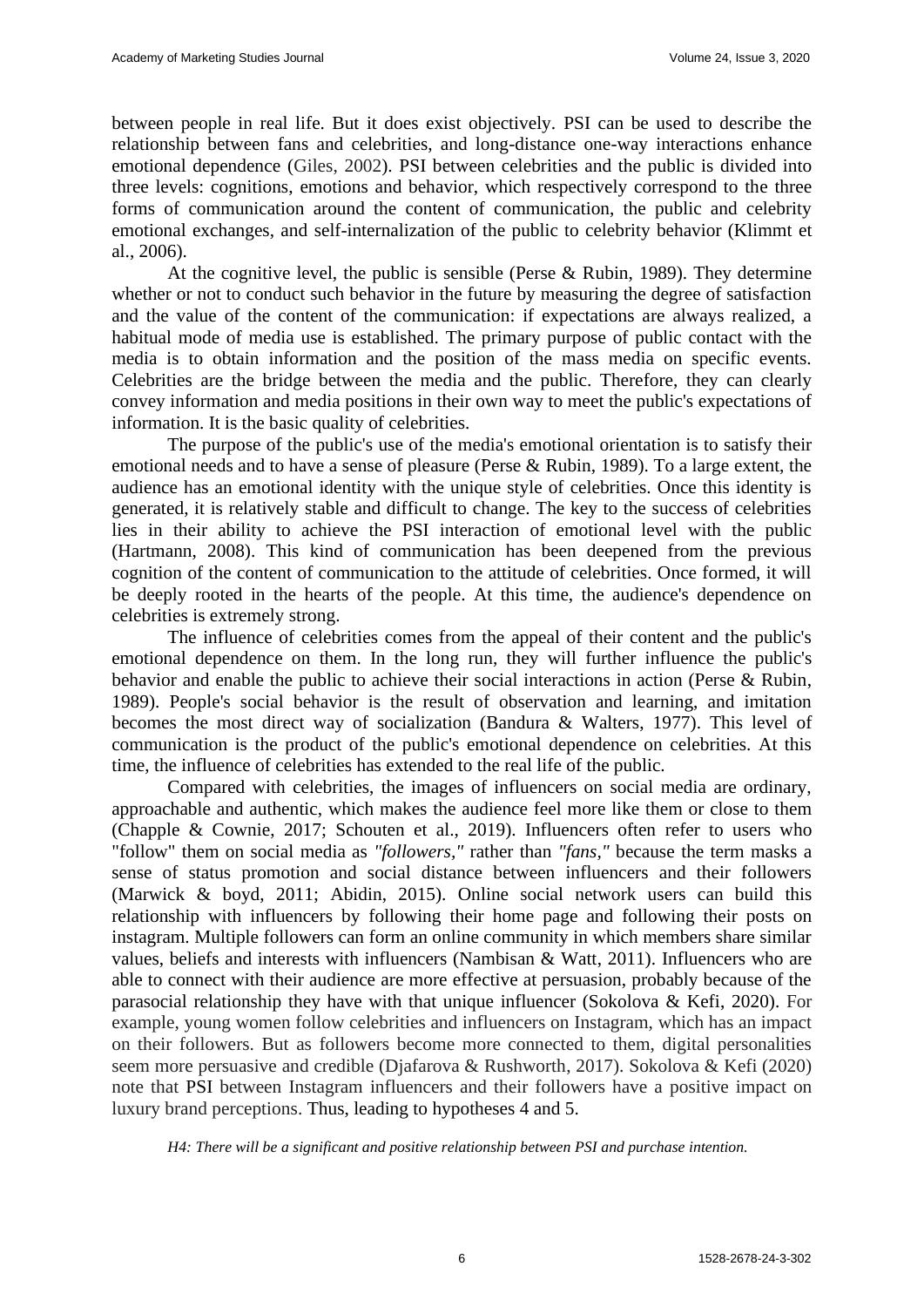*H5: PSI will explain the most significant addition to purchase intention above credibility, attractiveness and self-confidence.*

See Figure 1 for the model of the study.



#### **FIGURE 1 RESEARCH MODEL**

#### **METHODOLOGY**

The study was conducted using the online survey platform qualtrics. A convenience sample of students in an introductory fashion course at a large Midwestern University took part in the study. Because of this, there was an uneven balance of females to males and a younger audience of 18-20 years old which is acknowledged in the implications of this study. Participants were able to choose a pair of photographs showcasing an Instagram influencer and their original post as well as a view of the post with the tags of designer clothes worn by the influencer showing. See figure two. Participants chose one set of photos between two options for men and two options for women based on their preference. This allowed us to better understand what they deemed most interesting to them and to understand through the survey how they would directly react to a post on their own Instagram that they preferred over the other options. This was done in order to allow them to have a more authentic Instagram experience. According to Action Regulation Theory (Hacker, 1986) an individual deals consciously, planning and purposeful with his/her environment, appeals actively on the environment in this case instagram and through the choice associated not only does the environment change, but also the individual and his/her personality towards the post and shows us the holistic individual and their motive for preferences (Hacker 2005, Oesterreich, 1987, Schelten, 2002, Wiendieck,1993). They were then asked a series of questions pertaining to the post they chose related to credibility, social interaction, physical attractiveness, and self-confidence, as well as purchase intention. The most popular choice among this group was the lower right post ( $n= 154$ ) followed by the lower left ( $n= 94$ ) and the top right (n=27), top left (n=15). See Figure 2.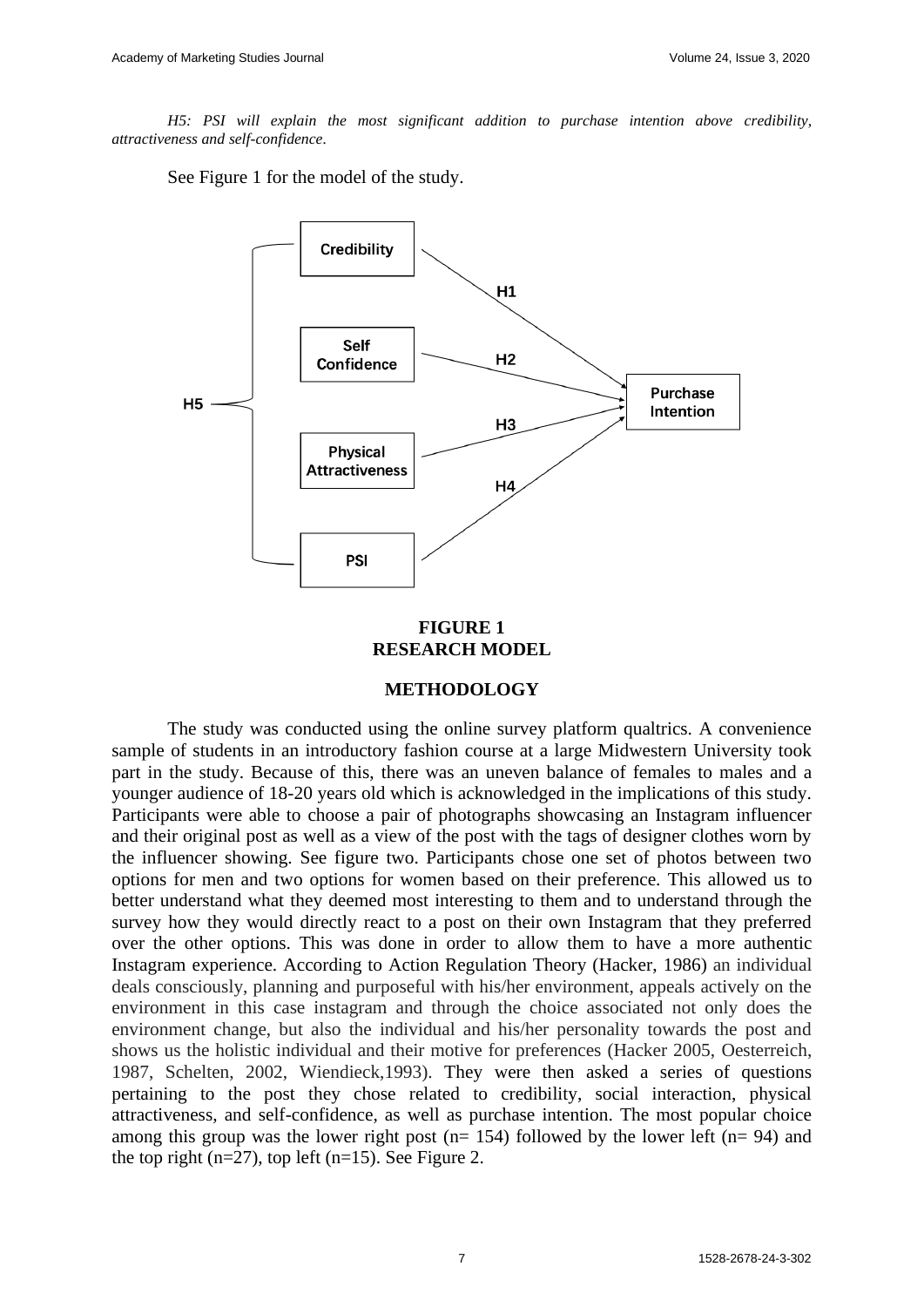

#### **FIGURE 2 INSTAGRAM POST OPTIONS 1-4 FOR PARTICIPANTS TO CHOOSE**

The survey consisted of 26 questions. Six questions pertaining to credibility were utilized from Lim et al. (2017), for example, *"I find this influencer trustworthy"*, and *"I find this influencer expert in her domain."* Parasocial Interaction had 5 items from Sokolova & Kefi, (2019) and Labrecque, (2014), such as I would follow her and interact with her on other "*social networking sites"*, and This influencer makes me feel comfortable, as if I am with a friend. Physical attractiveness included 3 items from Sokolova & Kefi, (2019); Kahle & Homer, (1985), including *"I think this influencer is pretty."* Self-confidence came from Jain et al., 2014; Shim et al., (1991) had 3 items including *"The apparel I see in this post would bring me confidence."* and "*I have the ability to choose the right apparel for myself after seeing this post."* Finally, Purchase intention from Hyllegard, Yan, Ogle & Lee, 2012; Sokolova & Kefi, 2019 had 2 items including *"In the future I will intend to buy this item I see in the post."*

All items were placed on a 3 pt likert scale (1: Disagree; 2: Neutral; 3: Agree) to discourage survey fatigue. Cummins & Gullone (2002) state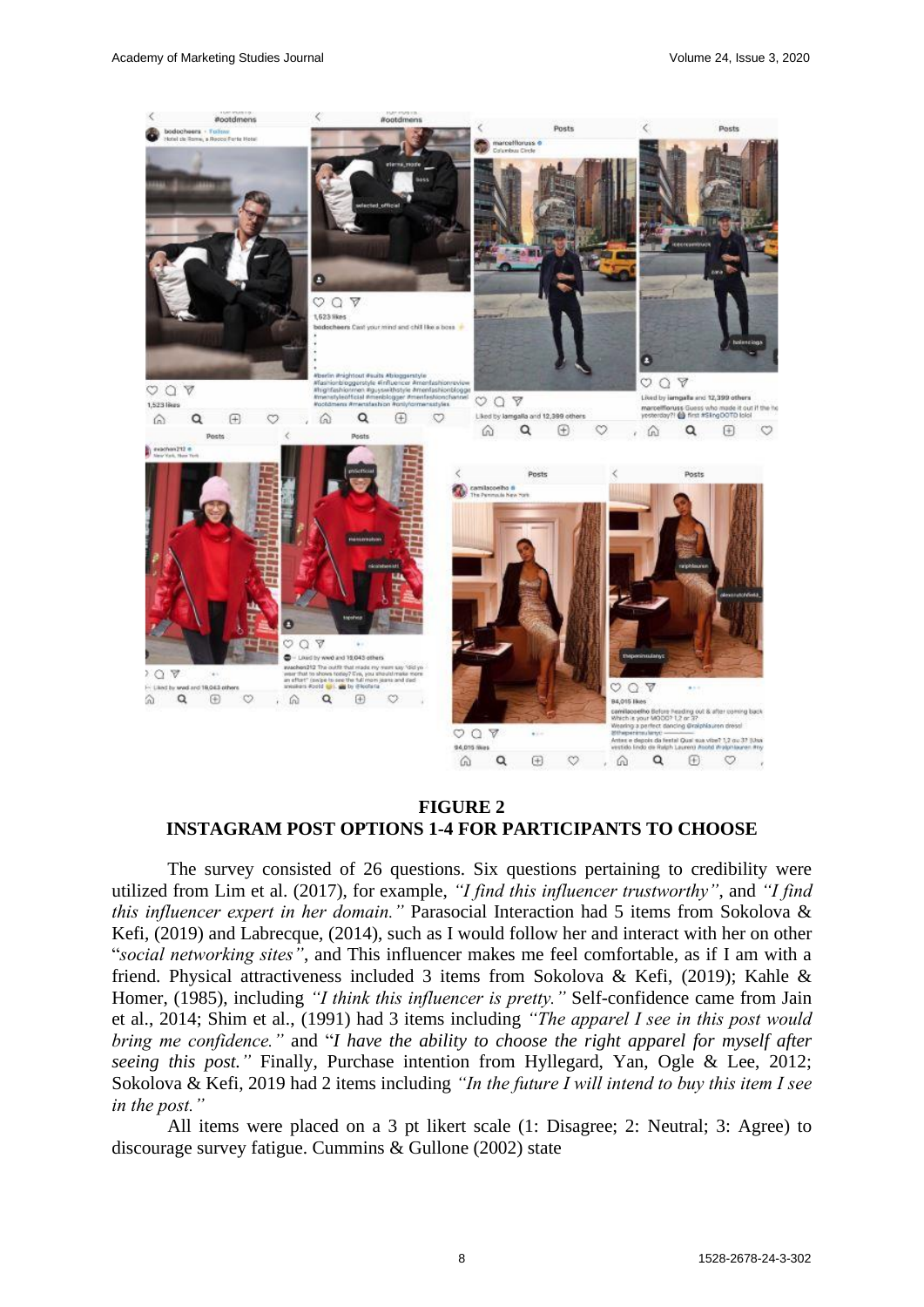*"It is still true that the kinds of psychometric data researchers report in support of their scales are generally restricted to reliability (internal and test-retest) and convergent/divergent validity which is, itself, highly dependent on reliability. This narrow focus has led, inexorably, to the view that smaller, rather than larger numbers of scale points are advantageous to measurement e.g. Cronbach, (1946)."* 

Peabody (1962) found the directional component of the Likert scale over the intensity component and that a two-point or dichotomous agreement scale of either agree or disagree was favorable. This hypothesis was later supported by Komorita (1963), Komorita & Graham (1965), Bendig (1954), Peabody (1962), Jacoby & Matell (1971) and Matell & Jacoby (1972). There is a *"relative irrelevance of additional scale choices to assess intensity"* (Munshi, 2014).

Correlations and a hierarchical regression were conducted to understand the significance between variables and their relationship if any with purchase intention.

## **RESULTS**

A total of 304 respondents completed the online survey from a large midwestern university. A majority of the respondents were female (88.4%, n= 268) and 18 years old (66.3%, n=197). When asked about their usage of Instagram a majority of respondents indicated they access Instagram 9 or more times a day (35.9%, n=109). The most popular Instagram influencer they followed was Kylie Jenner and Kim Kardashian (with many indicating they followed the entire family also), Zendaya, Jeffrey Star, Emma Chamberlin, Bella Hadid, Rihanna, Aimee Song, and Tezza, proving that celebrity is still a possible influential component on social media for this generation. See Table 1 for the full breakdown of the demographics of the study.

| <b>Table 1</b><br><b>DEMOGRAPHICS</b>                    |                           |            |  |  |  |  |  |
|----------------------------------------------------------|---------------------------|------------|--|--|--|--|--|
| <b>Item</b>                                              | N                         | Percentage |  |  |  |  |  |
| Gender                                                   | $Male = 35$               | 11.30%     |  |  |  |  |  |
|                                                          | Female $= 274$            | 88.40%     |  |  |  |  |  |
|                                                          | Other= $1$                | 0.30%      |  |  |  |  |  |
| Age (in years)                                           | $18 = 204$                | 65.80%     |  |  |  |  |  |
|                                                          | $19=73$                   | 23.60%     |  |  |  |  |  |
|                                                          | $20=18$                   | 5.80%      |  |  |  |  |  |
|                                                          | $21=4$                    | 1.30%      |  |  |  |  |  |
|                                                          | $22=1$                    | 0.40%      |  |  |  |  |  |
|                                                          | $23=1$                    | 0.40%      |  |  |  |  |  |
|                                                          | $24=3$                    | 1.00%      |  |  |  |  |  |
| Do you consider yourself an active user<br>of Instagram? | $Yes = 277$               | 89.40%     |  |  |  |  |  |
|                                                          | $Maybe=19$                | 6.10%      |  |  |  |  |  |
|                                                          | $No=14$                   | 4.50%      |  |  |  |  |  |
| How often do you access Instagram per<br>day?            | $0-2$ times=16            | 5.20%      |  |  |  |  |  |
|                                                          | $3-5$ times=67            | 21.60%     |  |  |  |  |  |
|                                                          | $6-8$ times= $100$        | 32.30%     |  |  |  |  |  |
|                                                          | More than 9 times = $109$ | 35.20%     |  |  |  |  |  |
| Do you follow the hashtag #OOTD?                         | $Yes = 203$               | 76.70%     |  |  |  |  |  |
|                                                          | $No=61$                   | 23.00%     |  |  |  |  |  |
| Do you follow Fashion Influencers on<br>Instagram?       | $AR = 46$                 | 17.40%     |  |  |  |  |  |
|                                                          | $VR=93$                   | 35.10%     |  |  |  |  |  |
|                                                          | Both= $125$               | 47.20%     |  |  |  |  |  |

All scales were found reliable with Cronbach's Alpha >.7. Correlations were conducted to determine the individual relationships between the variables and a hierarchical regression was conducted to determine the strongest contributing factor to purchase intention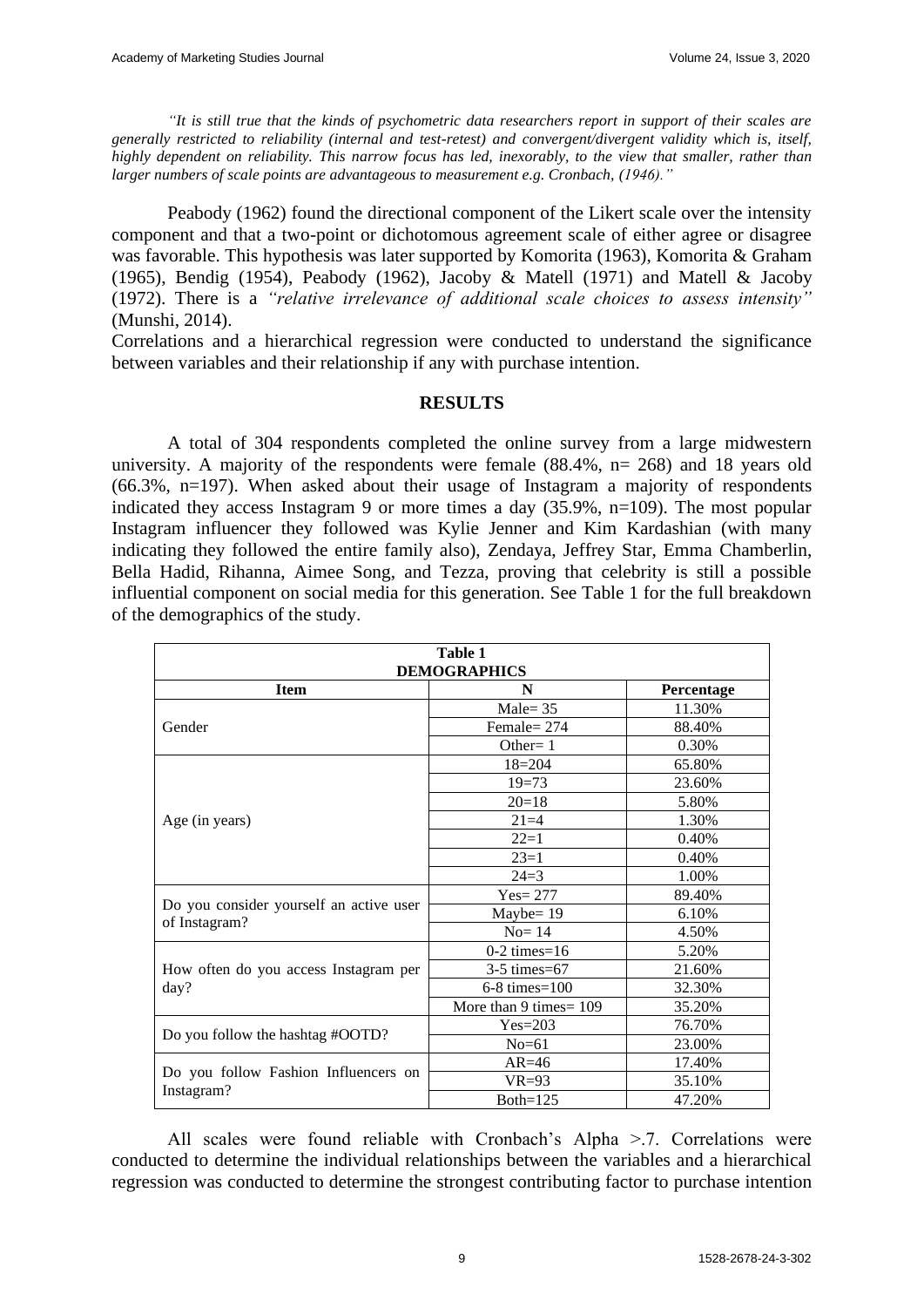from an #ootd post by an instagram influencer. All correlations between variables were found highly significant at p=0.000 level except for purchase intention and physical attractiveness but that was still found to be significant  $(p=0.021)$ . This could be less notable as the participants selected the pair of photographs leading to physical attractiveness bias. There was no presence of multicollinearity found leading us to the hierarchical regression. It was found that 46.2% of purchase intention variation was explained by credibility, PSI, physical attractiveness, and confidence  $(R=0.462)$  with the strongest contributing factor being PSI  $(B=0.314, \text{sig.}=0.000)$  followed by Confidence  $(B=0.273, \text{sig.}=0.000)$ . H1, H2, and H4 were all accepted with H3 being rejected as it was not significant. H5 was rejected as credibility served to be the main contributor to purchase intention ovr PSI, Self-confidence and attractiveness. See Table 2.

| Table 2                        |                |                  |                 |     |     |          |  |  |
|--------------------------------|----------------|------------------|-----------------|-----|-----|----------|--|--|
| <b>FINDINGS</b>                |                |                  |                 |     |     |          |  |  |
| Variable                       | R <sub>2</sub> | <b>R2</b> Change | <b>F</b> Change | df1 | df2 | Sig.     |  |  |
| Credibility                    | 0.046          | 0.046            | 13.756          |     | 284 | $0.000*$ |  |  |
| <b>PSI</b>                     | 0.158          | 0.111            | 37.413          |     | 283 | $0.000*$ |  |  |
| <b>Physical Attractiveness</b> | 0.158          |                  | 0.021           |     | 282 | 0.886    |  |  |
| Self Confidence                | 0.213          | 0.056            | 19.873          |     | 281 | $0.000*$ |  |  |

 $* = p < 0.001$ 

#### **DISCUSSION AND IMPLICATIONS**

Overall, this study was surprising as not many gen z consumers follow hashtags but have more personal relationships with influencers as individuals. The hashtag phenomena may be something based on earlier reiterations of previous generations finding ways to organize their thoughts and process their individual PSI. Credibility, PSI and self-confidence are all positively correlated with purchase intention, that is, credibility influencers who care about their followers and subject matters that show expertise are more likely to have longterm followers and they are willing to buy products that influencers introduce. For young Gen Zs, making them willing to buy a product is directly related to having a credible influencer they follow, which demonstrates the importance of brands creating such a link. As a result, a brand targeting Gen Z would find potential customers to be the most focused and even addictive followers. As for influencers, they should not only focus on community development and creating valuable content, but also care about the followers they have gained to build strong parasocial relationships. Brands should understand the values conveyed by influencers, as well as the values of potential customers, because bloggers have more influence over followers who like them (Dwivedi et al., 2015). Therefore, brand content should be relevant to the same value as influencers. Influencers can use this insight to share these values with more consumers, increasing the credibility of influencers and building parasocial relationships with followers. According to this study, Physical attractiveness did not hold as much weight as credibility and was not a significant influence in participants' considerations and judgements of an instagram influencer post. However, in addition to credibility, PSI, and confidence prove to be pertinent to the influencer and the posts themselves. An influencer must focus on their image online and whether or not what they are promoting they are knowledgeable about and their image is directly related to the product. Influencers are not going away with this generation and hold a lot of power as buying direct from Instagram is becoming more popular. Transferring confidence and credibility are the most important aspects to influencing this generation on instagram as well as creating a relationship with followers. Responding to comments and interacting with followers creates the sense of PSI and encourages this generation to care about what happens to the influencer.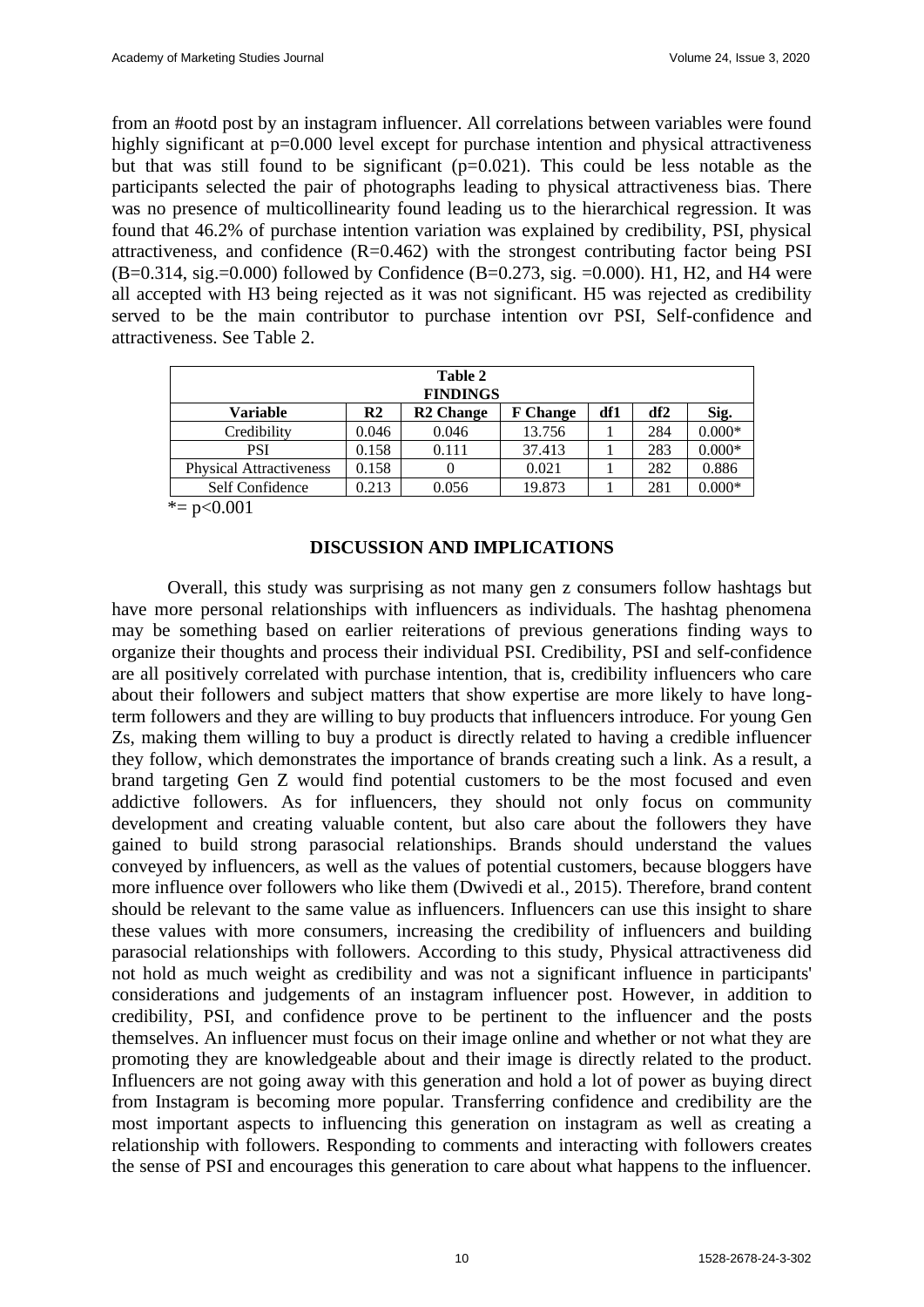By exuding confidence, the influencer also transfers confidence to their followers and encourages purchase intention of what they are promoting. Educators and academics of social media and social network management need to take into account the difference not just between generations and gender but also of popular movements on social media and their implications to an entire industry for example apparel and retail. The results of this study help brands and influencers to establish a relationship with customers based on their parasocial interaction abilities. For brands, it is important to understand the implications of these influences on consumers, so that consumers' needs can be more clearly defined and the brand products can be promoted. This is also beneficial for influencers who want to use more persuasive techniques while creating content and collaborating with brands on ratings. As our technology pushes us into faster fashion cycles that are more homogenous globally educators and researchers need to take into account how this impact and changes the entire marketing landscape but also targeting specific consumers and marketers in different ways.

#### **Limitations and Future Research**

Limitations of this research include the vast differences in gender in this study. Future research should include looking at the difference between gender and the specifics of how PSI is created among this generation. Unfortunately, a majority of participants were female which skewed the data. An additional limitation as well, was the measurement tools utilized. Many of these users follow specific influencers on Instagram and targeting those specific followers and not just general fashion influencers could pose more understanding of the phenomena on the platform and purchase intention. Purchasing online and through Instagram is something these participants are used to and take part in but finding ways in which to be more detailed and specific in how to make influencers worth the cost is something that brands can continue to target. There is also a need to look at the differences not just between generations but also cultural differences how those exist on a global platform such as Instagram. The habits and patterns of gen z are important but the questions must be asked is it a geographical phenomenon or are there differences between, cultures, countries, urbanization etc. There was a time that indicated the trend and movement of fashion based on runway shows and already expected fashion calendars. With the advent and takeover of social media and this new generation, which is the first to have been fully immersed in it, coupled with the changing retail, marketing, and advertising landscape researchers must focus on these phenomena quickly as trends and patterns within online society are moving more and more quickly. This study calls for a need to step back to better understand what makes a post influencing as it may not be the already known celebrity persona specifically, but could indicate there is a need to study the presentation of posts that actually provides the sense of credibility and creates a PSI relationship between the influencer and customer.

#### **REFERENCES**

Abidin, C. (2015). Communicative intimacies: Influencers and perceived interconnectedness. *Ada*, *8*, 1-16.

- Abidin, C. (2016). Visibility labour: Engaging with Influencers' fashion brands and# OOTD advertorial campaigns on Instagram. *Media International Australia*, *161*(1), 86-100.
- Amatulli, C., & Guido, G. (2011). Determinants of purchasing intention for fashion luxury goods in the Italian market. *Journal of Fashion Marketing and Management: An International Journal*.
- Balakrishnan, B.K., Dahnil, M.I., & Yi, W.J. (2014). The impact of social media marketing medium toward purchase intention and brand loyalty among generation Y. *Procedia-Social and Behavioral Sciences*, *148*, 177-185.

Bandura, A., & Walters, R.H. (1977). *Social learning theory* (Vol. 1). Englewood Cliffs, NJ: Prentice-hall.

Bendig, A.W. (1954). Reliability and the number of rating-scale categories. *Journal of Applied Psychology*, *38*(1), 38.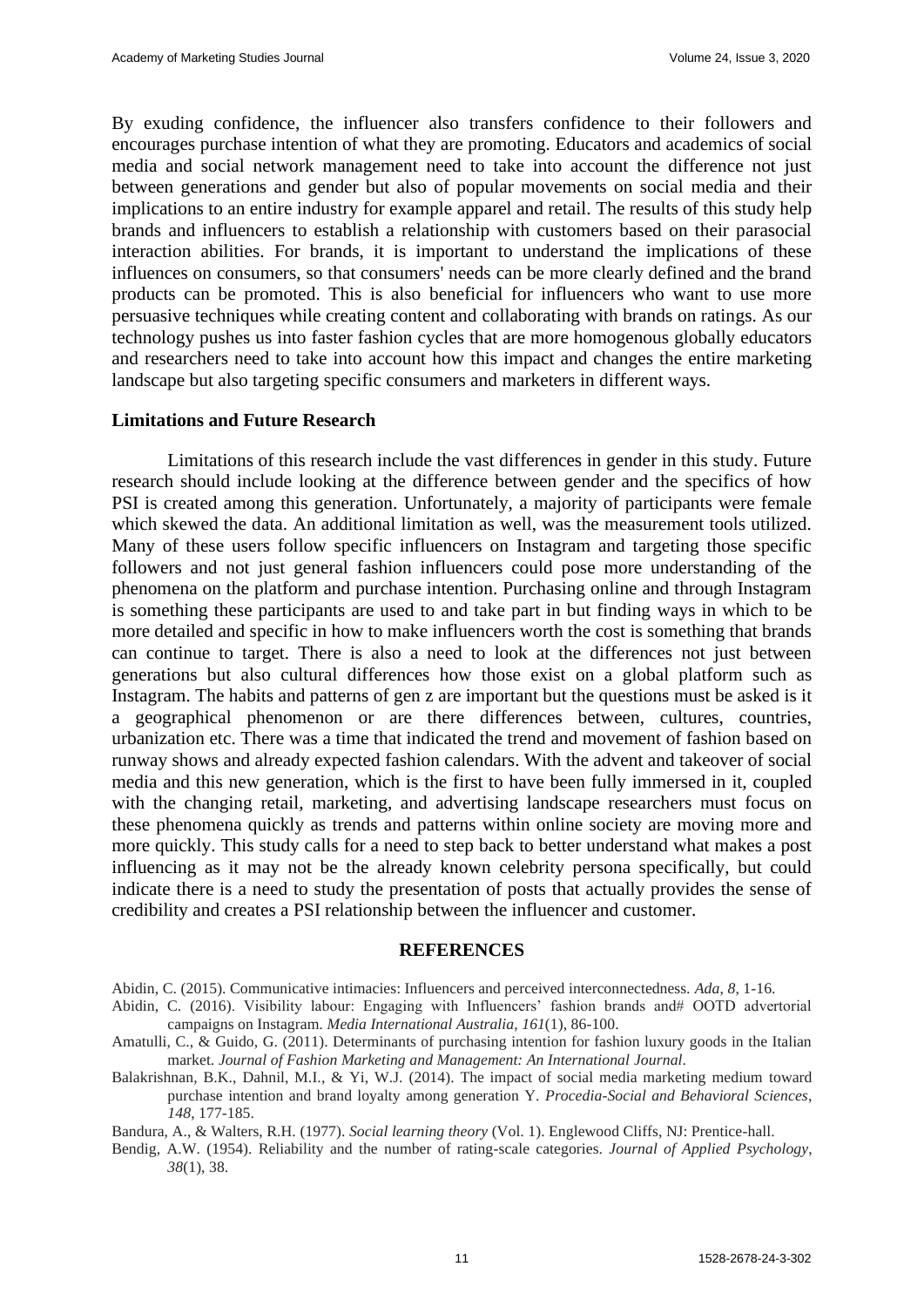- Bénabou, R., & Tirole, J. (2002). Self-confidence and personal motivation. *The Quarterly Journal of Economics*, *117*(3), 871-915.
- Benady, D. (2013). How marketers use Pinterest and Instagram to win customers: Social media plus strong imagery makes a compelling combination. *The Guardian*.
- Bennett, P.D., & Harrell, G.D. (1975). The role of confidence in understanding and predicting buyers' attitudes and purchase intentions. *Journal of Consumer Research*, *2*(2), 110-117.
- Bergkvist, L., & Zhou, K.Q. (2016). Celebrity endorsements: a literature review and research agenda. *International Journal of Advertising*, *35*(4), 642-663.
- Berscheid, E., & Walster, E. (1974). Physical attractiveness. In *Advances in experimental social psychology*, *7*, 157-215. Academic Press.
- Brown, M., Pope, N., & Voges, K. (2003). Buying or browsing?. *European Journal of Marketing*.
- Chang, T.Z., & Wildt, A.R. (1994). Price, product information, and purchase intention: An empirical study. *Journal of the Academy of Marketing Science*, *22*(1), 16-27.
- Chapple, C., & Cownie, F. (2017). An investigation into viewers' trust in and response towards disclosed paidfor-endorsements by YouTube lifestyle vloggers. *Journal of Promotional Communications*, *5*(2).
- Chau, M. & Xu, J. (2012). Business intelligence in blogs: Understanding consumer interactions and communities. *MIS Quarterly*, 1189-1216.
- Chi, H.K., Yeh, H.R., & Yang, Y.T. (2009). The impact of brand awareness on consumer purchase intention: The mediating effect of perceived quality and brand loyalty. *The Journal of International Management Studies*, *4*(1), 135-144.
- Clarke, T. (2019). 24+ Instagram statistics that matter to marketers in 2019. *Hootsuite* [online] Available at: <https://blog.hootsuite.com/instagram-statistics/>
- Cronbach, L.J. (1946). A case study of the split half reliability coefficient. *Journal of Educational Psychology*, *37*(8), 473.
- Cummins, R.A., & Gullone, E. (2000). Why we should not use 5-point Likert scales: The case for subjective quality of life measurement. In *Proceedings, second international conference on quality of life in cities*, *74*, 93.
- De Veirman, M., Cauberghe, V., & Hudders, L. (2017). Marketing through Instagram influencers: the impact of number of followers and product divergence on brand attitude. *International Journal of Advertising*, *36*(5), 798-828.
- Dimock, M. (2019). Defining generations: Where Millennials end and Generation Z begins. *Pew Research Center*, *17*, 1-7.
- Dwivedi, Y.K., Kapoor, K.K., & Chen, H. (2015). Social media marketing and advertising. *The Marketing Review*, *15*(3), 289-309.
- DMI, (2019). 20 Influencer Marketing Statistics that Will Surprise You. *Digital Marketing Institute* [online] Available at: <https://digitalmarketinginstitute.com/blog/20-influencer-marketing-statistics-that-willsurprise-you>
- Djafarova, E., & Rushworth, C. (2017). Exploring the credibility of online celebrities' Instagram profiles in influencing the purchase decisions of young female users. *Computers in Human Behavior*, *68*, 1-7.
- Eisend, M., & Langner, T. (2010). Immediate and delayed advertising effects of celebrity endorsers' attractiveness and expertise. *International Journal of Advertising*, *29*(4), 527-546.
- Giles, D.C. (2002). Parasocial interaction: A review of the literature and a model for future research. *Media Psychology*, *4*(3), 279-305.
- Goldsmith, R.E., Lafferty, B.A., & Newell, S.J. (2000). The impact of corporate credibility and celebrity credibility on consumer reaction to advertisements and brands. *Journal of Advertising*, *29*(3), 43-54.
- Gutfreund, J. (2016). Move over, Millennials: Generation Z is changing the consumer landscape. *Journal of Brand Strategy*, *5*(3), 245-249.
- Hacker, W. (1986). Arbeitspsychologie (Vol. 41). *Stuttgart: Verlag Hans Huber*.
- Hacker, W. (2005). *Allgemeine Arbeitspsychologie: Psychische Regulation von Wissens-Denk-und körperlicher Arbeit*. Huber.
- Hartmann, T. (2008). Parasocial interactions and paracommunication with new media characters. *Mediated Interpersonal Communication*, *177*, 199.
- Hovland, C.I., & Weiss, W. (1951). The influence of source credibility on communication effectiveness. *Public Opinion Quarterly*, *15*(4), 635-650.
- Horton, D., & Wohl, R. (1956). Mass communication and para-social interaction: Observations on intimacy at a distance. *Psychiatry*, *19*(3), 215-229.
- Howard, J.A., & Sheth, J.N. (1969). *The theory of buyer behavior* (No. 658.834 H6).
- Howard, J.A. (1989). *Consumer behavior in marketing strategy*. Prentice Hall.
- Hu, Y., Manikonda, L., & Kambhampati, S. (2014) May. What we instagram: A first analysis of instagram photo content and user types. In *Eighth International AAAI conference on weblogs and social media*.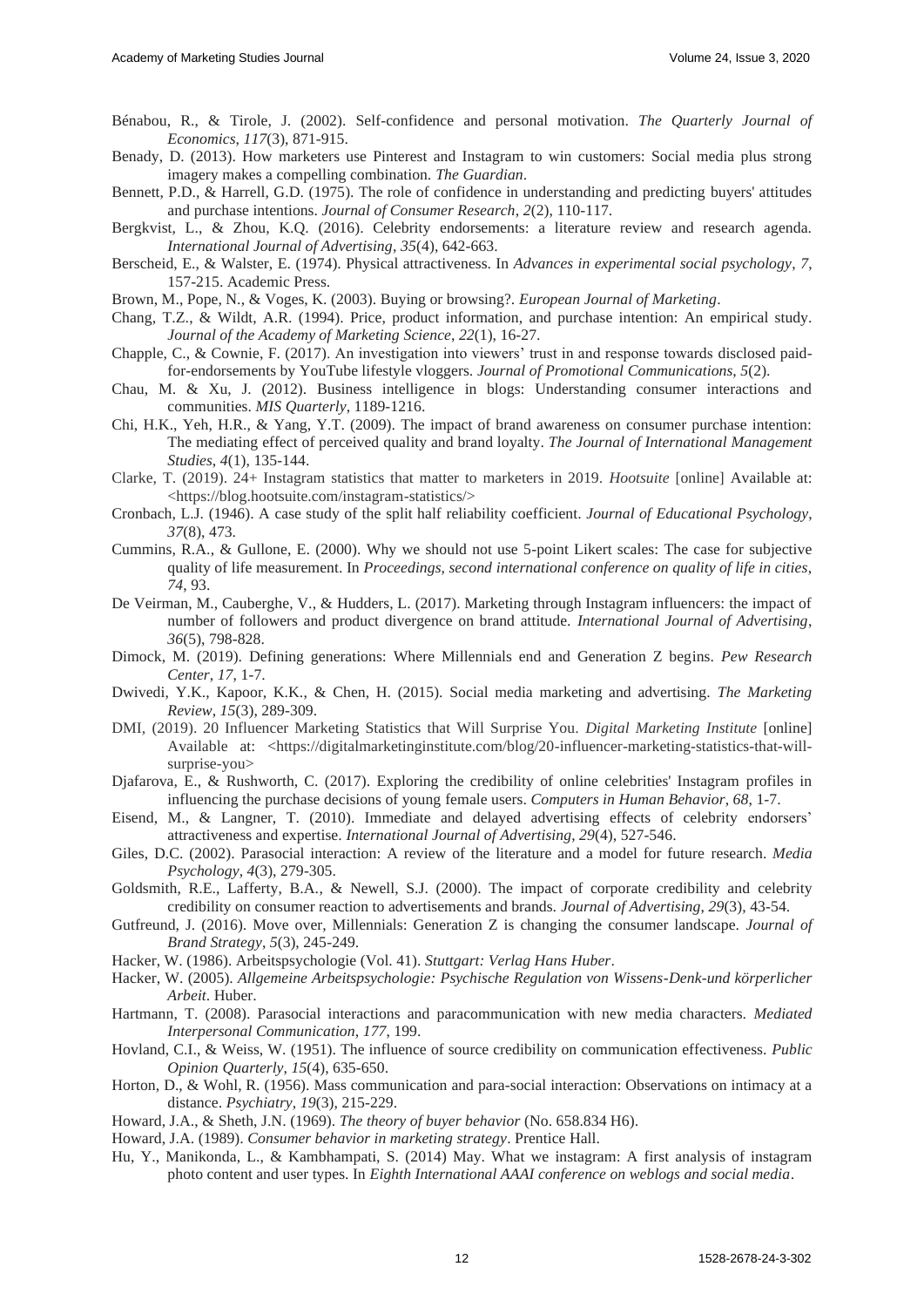- Inniss, C. (2018). Stassi Schroeder Invented National #OOTD Day So You Can 'Put Your Best Outfit Forward'. Instagram #ootd, 2020. Available at: < https://www.instagram.com/explore/tags/ootd/?hl=en>
- Jain, V., Vatsa, R., & Jagani, K. (2014). Exploring Generation Z's Purchase Behavior towards Luxury Apparel: a Conceptual Framework. *Romanian Journal of Marketing*, *2*.
- Jamieson, L.F., & Bass, F.M. (1989). Adjusting stated intention measures to predict trial purchase of new products: A comparison of models and methods. *Journal of Marketing Research*, *26*(3), 336-345.
- Joseph, W.B., 1982. The credibility of physically attractive communicators: A review. *Journal of Advertising*, *11*(3), 15-24.
- Kabani, S. (2013). Ten tactical ways to market your apparel brand using social media.
- Kelman, H.C. (1958). Compliance, identification, and internalization three processes of attitude change. *Journal of Conflict Resolution*, *2*(1), 51-60.
- Kietzmann, J.H., Hermkens, K., McCarthy, I.P., & Silvestre, B.S. (2011). Social media? Get serious! Understanding the functional building blocks of social media. *Business Horizons*, *54*(3), 241-251.
- Klimmt, C., Hartmann, T., & Schramm, H. (2006). Parasocial interactions and relationships. *Psychology of Entertainment*, 291-313.
- Komorita, S.S. (1963). Attitude content, intensity, and the neutral point on a Likert scale. *The Journal of social psychology*, *61*(2), 327-334.
- Komorita, S.S., & Graham, W.K. (1965). Number of scale points and the reliability of scales. *Educational and Psychological Measurement*, *25*(4), 987-995.
- Kotler, P., & Keller, K.L. (2003). Marketing management (International edition, p. 11).
- Kowalczyk, C.M., & Pounders, K.R. (2016). Transforming celebrities through social media: The role of authenticity and emotional attachment. *Journal of Product & Brand Management*.
- Labrecque, L.I. (2014). Fostering consumer–brand relationships in social media environments: The role of parasocial interaction. *Journal of Interactive Marketing*, *28*(2), 134-148.
- Laroche, M., Kim, C., & Zhou, L. (1996). Brand familiarity and confidence as determinants of purchase intention: An empirical test in a multiple brand context. *Journal of Business Research*, *37*(2), 115-120.
- Lypnytska, O. (2019). Marketing to Generation Z: 11 important things to keep in mind. *PushPushGo* [online]
- Malik, O. (2013). Instagram growth up sharply, says it has 150 million users. *Gigaom. Com* [online] Available at: <http://gigaom.com/2013/09/08/instagram-growth-up-sharply-says-it-has-150-millionusers/>
- Matell, M.S., & Jacoby, J. (1972). Is there an optimal number of alternatives for Likert-scale items? Effects of testing time and scale properties. *Journal of Applied Psychology*, *56*(6), 506.
- McCroskey, J.C., & Teven, J.J. (1999). Goodwill: A reexamination of the construct and its measurement. *Communications Monographs*, *66*(1), 90-103.
- Marwick, A.E., & Boyd, D. (2011). I tweet honestly, I tweet passionately: Twitter users, context collapse, and the imagined audience. *New Media & Society*, *13*(1), 114-133.
- Mills, J., & Aronson, E. (1965). Opinion change as a function of the communicator's attractiveness and desire to influence. *Journal of Personality and Social Psychology*, *1*(2), 173.
- Munshi, J. (2014). A method for constructing Likert scales. *Available at SSRN 2419366*.
- Nambisan, P., & Watt, J.H. (2011). Managing customer experiences in online product communities. *Journal of Business Research*, *64*(8), 889-895.
- Oesterreich, R. (1987). Handlungspsychologie. Kurseinheit 1: Handlungsregulationstheorie *Kursunterlagen, Fernuniversität-Gesamthochschule, Hagen*.
- O'Neil-Hart, C., & Blumenstein, H. (2016). Why YouTube Stars Are More Influential Than Traditional Celebrities. Think With Google [online] Available at:<https://www.thinkwithgoogle.com/consumerinsights/youtube-stars-influence/>
- Peabody, D. (1962). Two components in bipolar scales: Direction and extremeness. *Psychological Review*, *69*(2), 65.
- Perse, E.M., & Rubin, R.B. (1989). Attribution in social and parasocial relationships. *Communication Research*, *16*(1), 59-77. People. Com[online] Available at: <https://people.com/style/stassi-schroedervanderpump-rules-national-ootd-day-interview/>
- Yadav, G., & Rai, J. (2017). The Generation Z and their Social Media Usage: A Review and a Research Outline. *Global Journal of Enterprise Information System*, *9*(2).
- Priester, J.R., & Petty, R.E. (2003). The influence of spokesperson trustworthiness on message elaboration, attitude strength, and advertising effectiveness. *Journal of Consumer Psychology*, *13*(4), 408-421. Queen of the Instagram #OOTD: Meet Karla Reed, 2020. HEYMAMA [online] Available at: <https://heymama.co/queen-of-instagram-ootd-karla-reed/>
- Rogers, E.M., & Bhowmik, D.K. (1970). Homophily-heterophily: Relational concepts for communication research. *Public Opinion Quarterly*, *34*(4), 523-538.
- Schelten, A. (2002). Über den Nutzen der Handlungsregulationstheorie für die Berufs-und Arbeitspädagogik. *Pädagogische Rundschau*, *56*(6), 621-630.